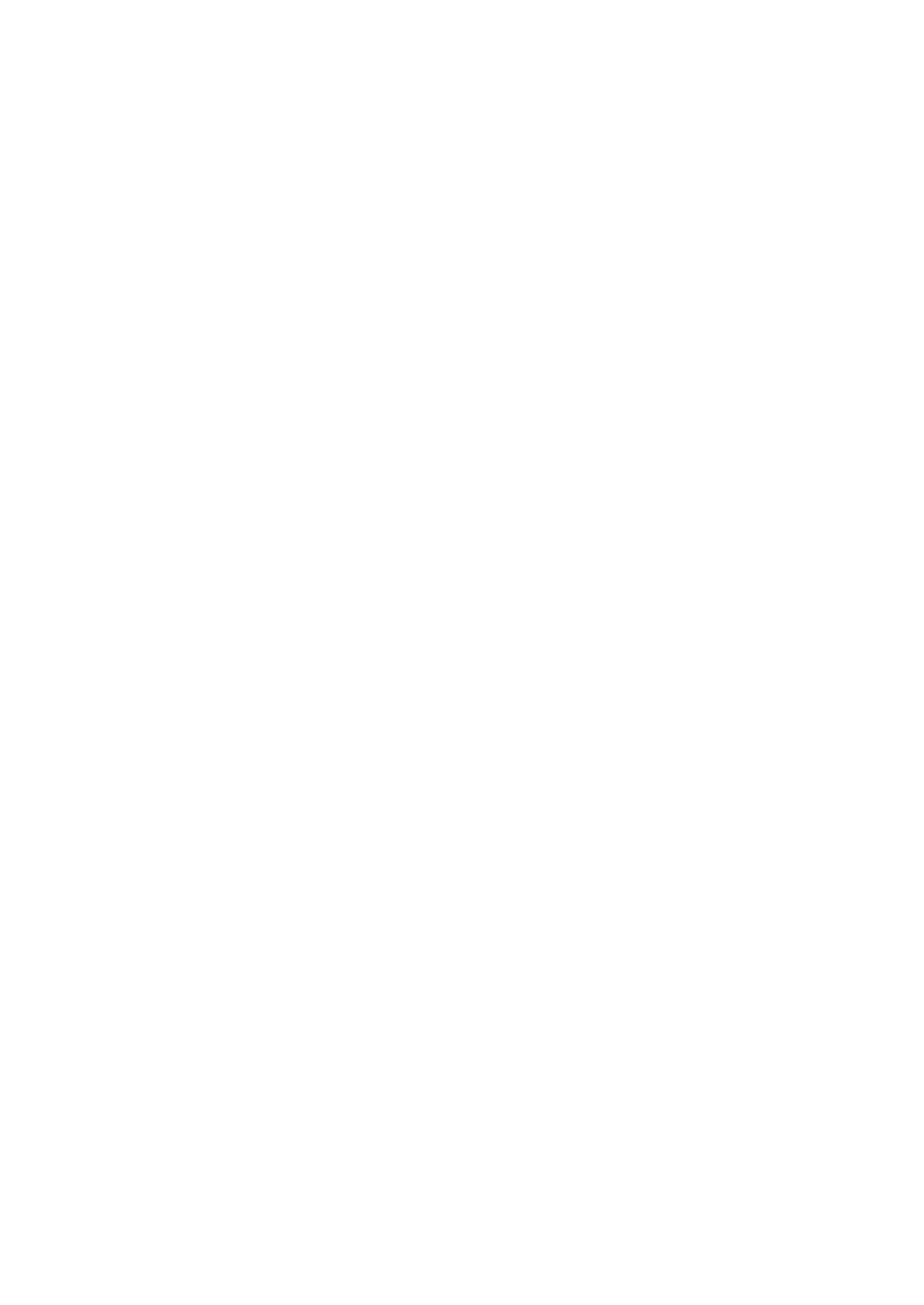# **CITY OF COCKBURN**

# **MINUTES OF SPECIAL COUNCIL MEETING HELD ON TUESDAY, 30 JULY 2002 AT 7:30 P.M.**

#### **PRESENT:**

#### **COUNCIL MEMBERS**

| Mr S Lee       | Mayor        |
|----------------|--------------|
| Mr R Graham    | Deputy Mayor |
| Ms A Tilbury   | Councillor   |
| Mr I Whitfield | Councillor   |
| Mr A Edwards   | Councillor   |
| Mr K Allen     | Councillor   |
| Mr L Humphreys | Councillor   |
| Mrs N Waters   | Councillor   |
| Mrs V Oliver   | Councillor   |
|                |              |

#### **IN ATTENDANCE**

| Mr R. Brown    |                  | <b>Chief Executive Officer</b>          |
|----------------|------------------|-----------------------------------------|
| Mr D. Green    |                  | <b>Director Community Services</b>      |
| Mr A. Crothers |                  | Director, Finance & Corporate Services  |
| Mr B. Greay    |                  | Director, Engineering & Works           |
| Mr A. Blood    | $\sim$ 100 $\mu$ | Acting Director, Planning & Development |
| Mr K. Lapham   |                  | Manager, Finance                        |
| Mr R. Avard    |                  | <b>Manager, Community Services</b>      |
| Mrs B. Pinto   |                  | Secretary, Finance & Corporate Services |
| Mr C. Ellis    |                  | <b>Communications Manager</b>           |

#### **1655. (AG Item 1) DECLARATION OF MEETING**

The Presiding Member declared the meeting open at 7.30 pm.

## **1656. (AG Item 2) APPOINTMENT OF PRESIDING MEMBER (If required)**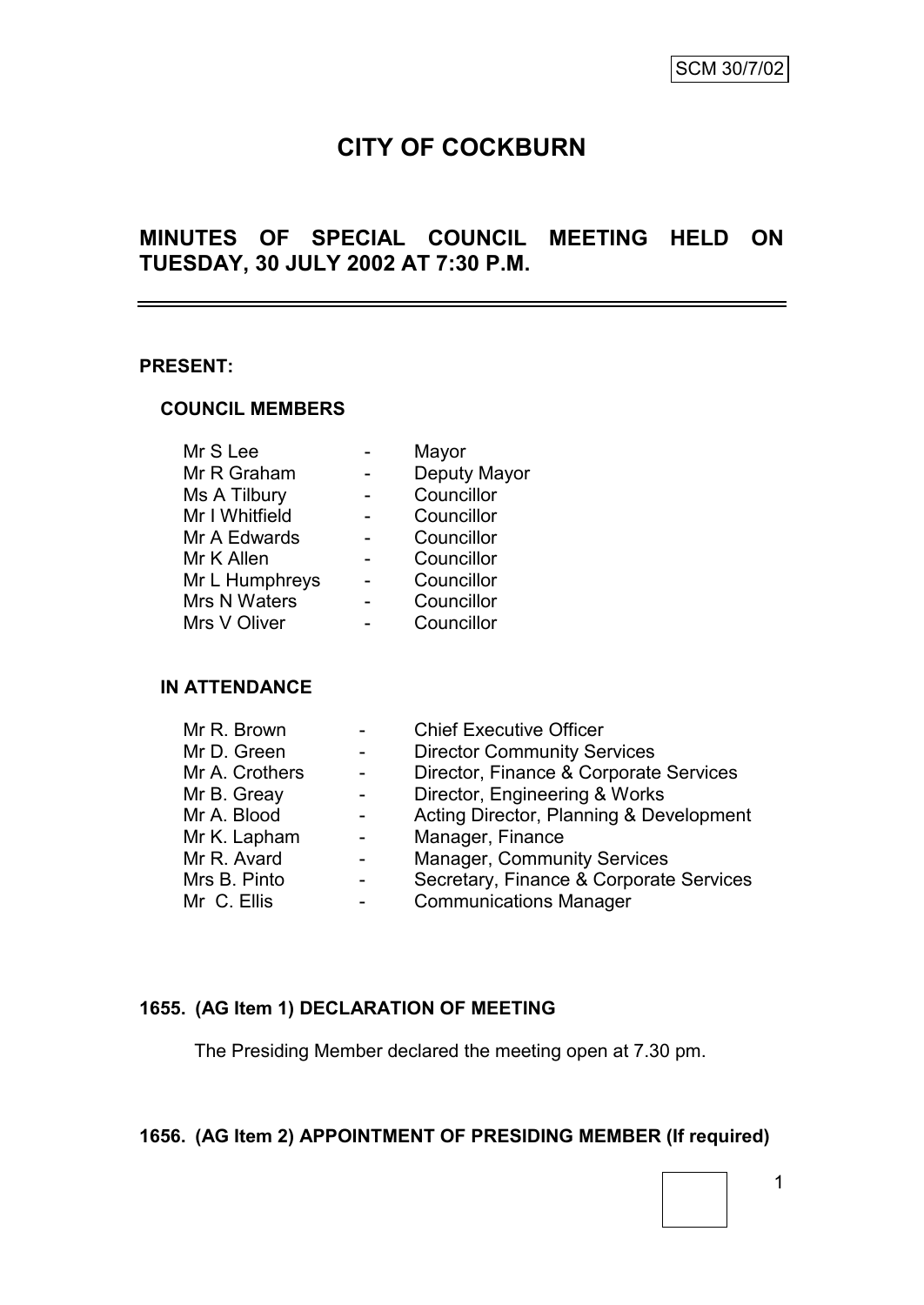Nil

**1657. (AG Item 3) DISCLAIMER (Read aloud by Presiding Member)** Members of the public who attend Council Meetings, should not act immediately on anything they hear at the Meetings, without first seeking clarification of Council's position. Persons are advised to wait for written advice from the Council prior to taking action on any matter that they may have before Council.

#### **1658. (AG Item 4.1) (SCM1\_7\_2002) - ACKNOWLEDGEMENT OF RECEIPT OF WRITTEN DECLARATIONS OF FINANCIAL INTERESTS (by Presiding Member)**

Nil

#### **1659. (AG Item 5.1) (SCM1\_7\_2002) - APOLOGIES & LEAVE OF ABSENCE**

Clr M. Reeve-Fowkes Apology

#### **1660. (AG Item 6.1) (SCM1\_7\_2002) - PUBLIC QUESTION TIME**

**Colin Crook**, Spearwood spoke in relation to Naval Base Caravan Park. He noted that funds of \$40,000 was being placed in the Reserve Fund on this year's Budget as opposed to \$36,000 allocated in previous years. At the same time \$60,000 was being spent to upgrade the roads in the park. He questioned the appropriateness of drawing the funds for the purpose given that the Reserve Account is named Naval Base Chalet Resort. Mayor Lee requested Director, Finance and Corporate Services to respond to which he replied that majority of the funds will be used to reinstate the reserve when the lease expires. Only portion of these funds will be used for the maintenance and resurfacing of the roads within the park. The Reserve Account was established for the purpose of reinstating the reserve when the lease expires and to undertake maintenance as necessary and therefore the Reserve contains funds for both purposes.

Mayor Lee thanked Mr. Crook.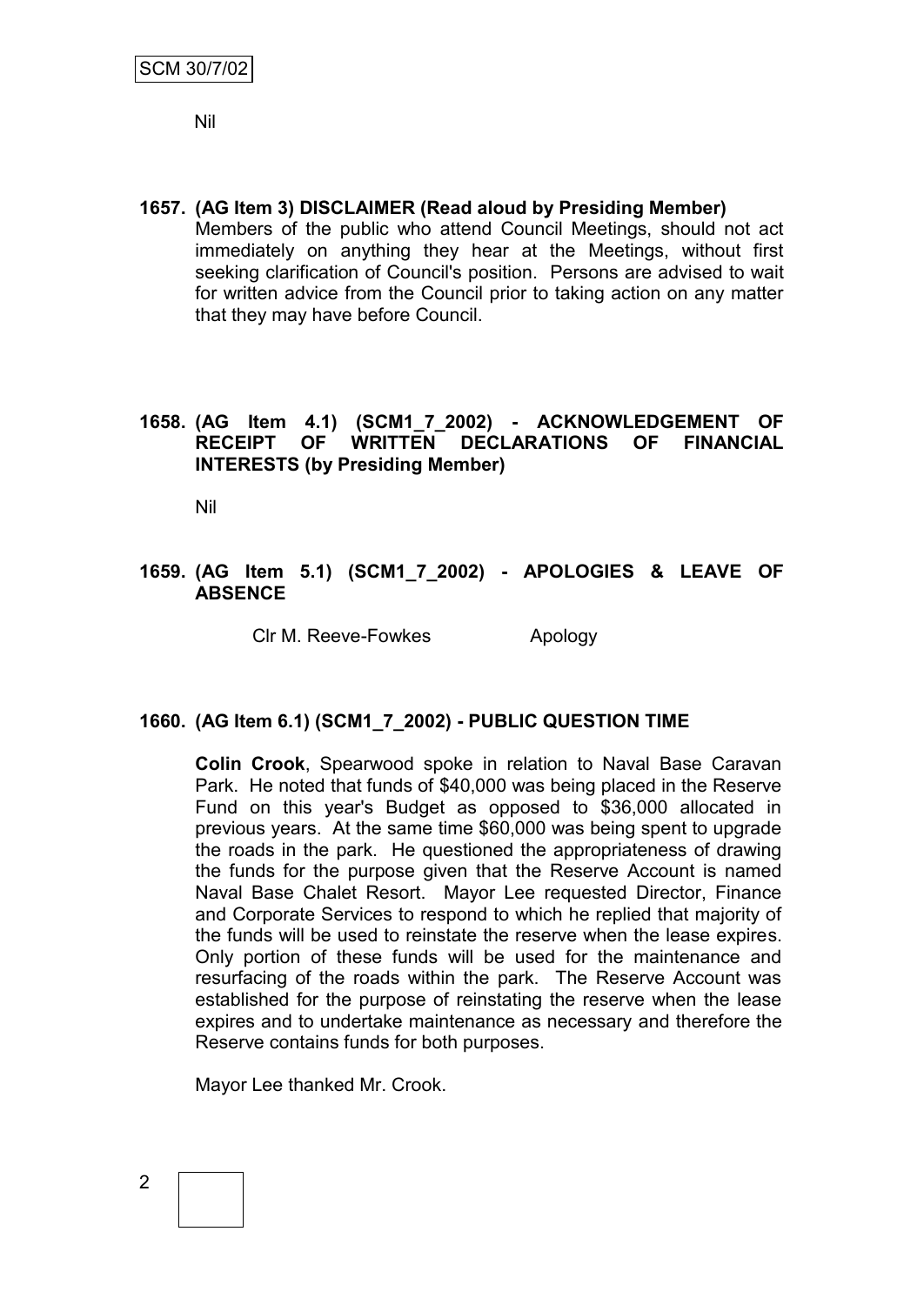#### **1661. (AG Item 7.1) (SCM1\_7\_2002) - DECLARATION BY COUNCILLORS WHO HAVE NOT GIVEN DUE CONSIDERATION TO MATTERS CONTAINED IN THE BUSINESS PAPER PRESENT BEFORE THE MEETING**

Nil

#### **1662. (AG Item 8.1) (SCM1\_7\_2002) - PURPOSE OF MEETING**

The purpose of the Meeting is to adopt the Municipal Budget for the financial year 2002/03.

#### **1663. (AG Item 9.1) (SCM1\_7\_2002) - MUNICIPAL BUDGET 2002/03 - SCHEDULES (5402) (ATC) (ATTACH)**

## **RECOMMENDATION**

That Council:

- (1) receive the report by the Director, Finance and Corporate Services on the Municipal Budget 2002/03;
- (2) include the items listed in the following schedules in the 2002/03 Municipal Budget, as attached to the Agenda:
	- 1. New/Increased Projects
	- 2. New Staff
	- 3. Donations/Contributions
	- 4. Information Technology
	- 5. Furniture and Equipment
	- 6. South Lake Leisure Centre Capital
	- 7. Roads Infrastructure
	- 8. Footpaths Infrastructure
	- 9. Parks Infrastructure
	- 10. Environmental Projects and Studies
	- 11. Buildings Infrastructure
	- 12. Major Building Maintenance
	- 13. Waste Services Capital Requirements
	- 14. Major Plant Replacement Program
	- 15. Light Fleet Replacement Program
	- 16. Minor Plant
	- 17. Community Safety Projects
	- 18. Social Services General Projects
	- 19. List of Fees and Charges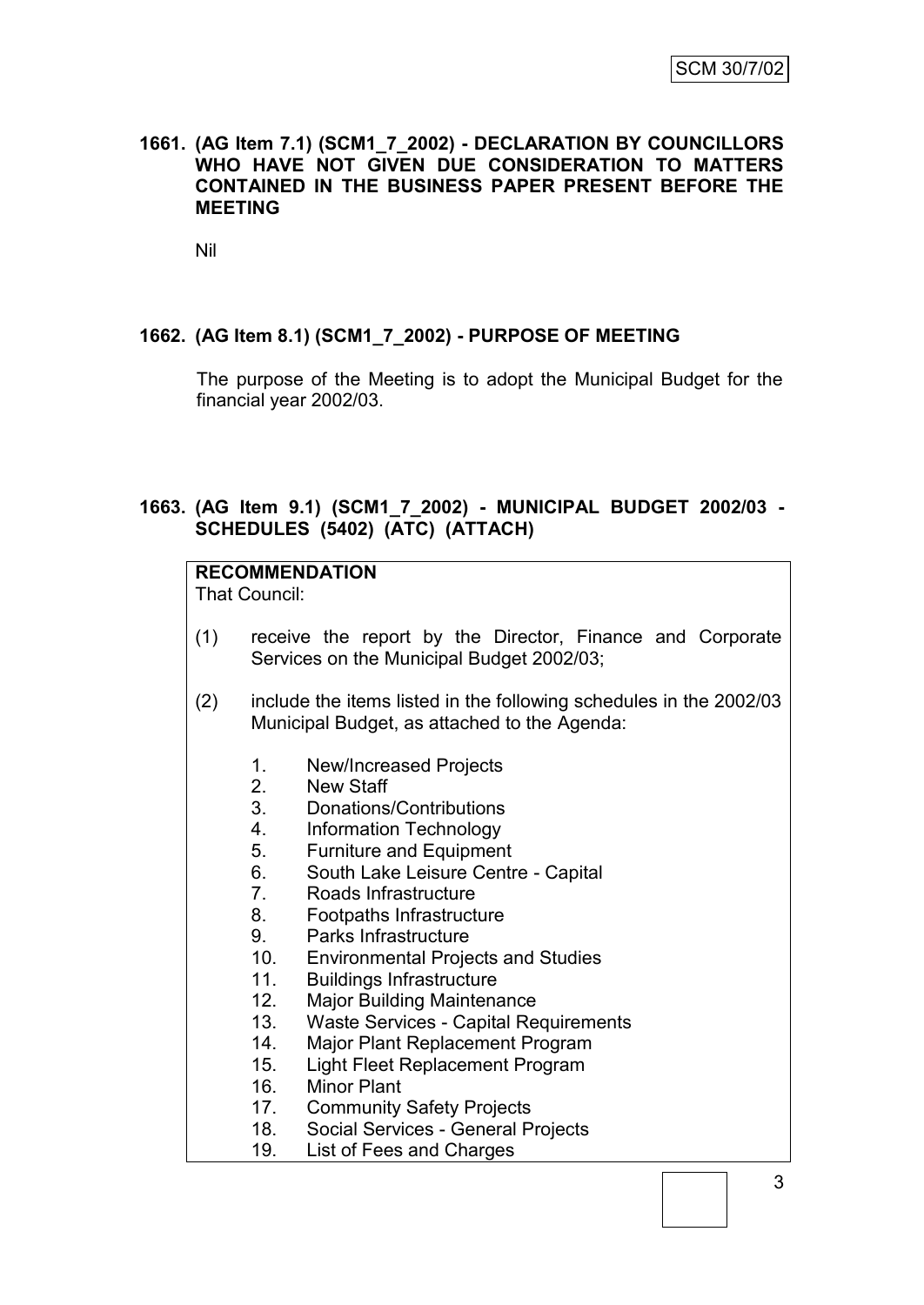- 20. Transfers to Reserve Fund
- 21. Carried Forward Projects/Programs

**TO BE CARRIED BY AN ABSOLUTE MAJORITY OF COUNCIL**

#### **COUNCIL DECISION**

MOVED Clr Waters SECONDED Clr Whitfield that Council:

- (1) receive the report by the Director, Finance and Corporate Services on the Municipal Budget 2002/03;
- (2) include the items listed in the following schedules in the 2002/03 Municipal Budget, as attached to the Agenda, subject to Schedule 7 - Roads Infrastructure having Account Nos.692705 and 692030 amended to reflect the grant as being \$340,931 instead of \$511,396:
	- 1. New/Increased Projects
	- 2. New Staff
	- 3. Donations/Contributions
	- 4. Information Technology
	- 5. Furniture and Equipment
	- 6. South Lake Leisure Centre Capital
	- 7. Roads Infrastructure
	- 8. Footpaths Infrastructure
	- 9. Parks Infrastructure
	- 10. Environmental Projects and Studies
	- 11. Buildings Infrastructure
	- 12. Major Building Maintenance
	- 13. Waste Services Capital Requirements
	- 14. Major Plant Replacement Program
	- 15. Light Fleet Replacement Program
	- 16. Minor Plant
	- 17. Community Safety Projects
	- 18. Social Services General Projects
	- 19. List of Fees and Charges
	- 20. Transfers to Reserve Fund
	- 21. Carried Forward Projects/Programs

## **CARRIED BY AN ABSOLUTE MAJORITY OF COUNCIL 9/0**

## **Explanation**

Recent advice received from the Department of Transport and Regional Services has indicated that Council will only be receiving two-thirds of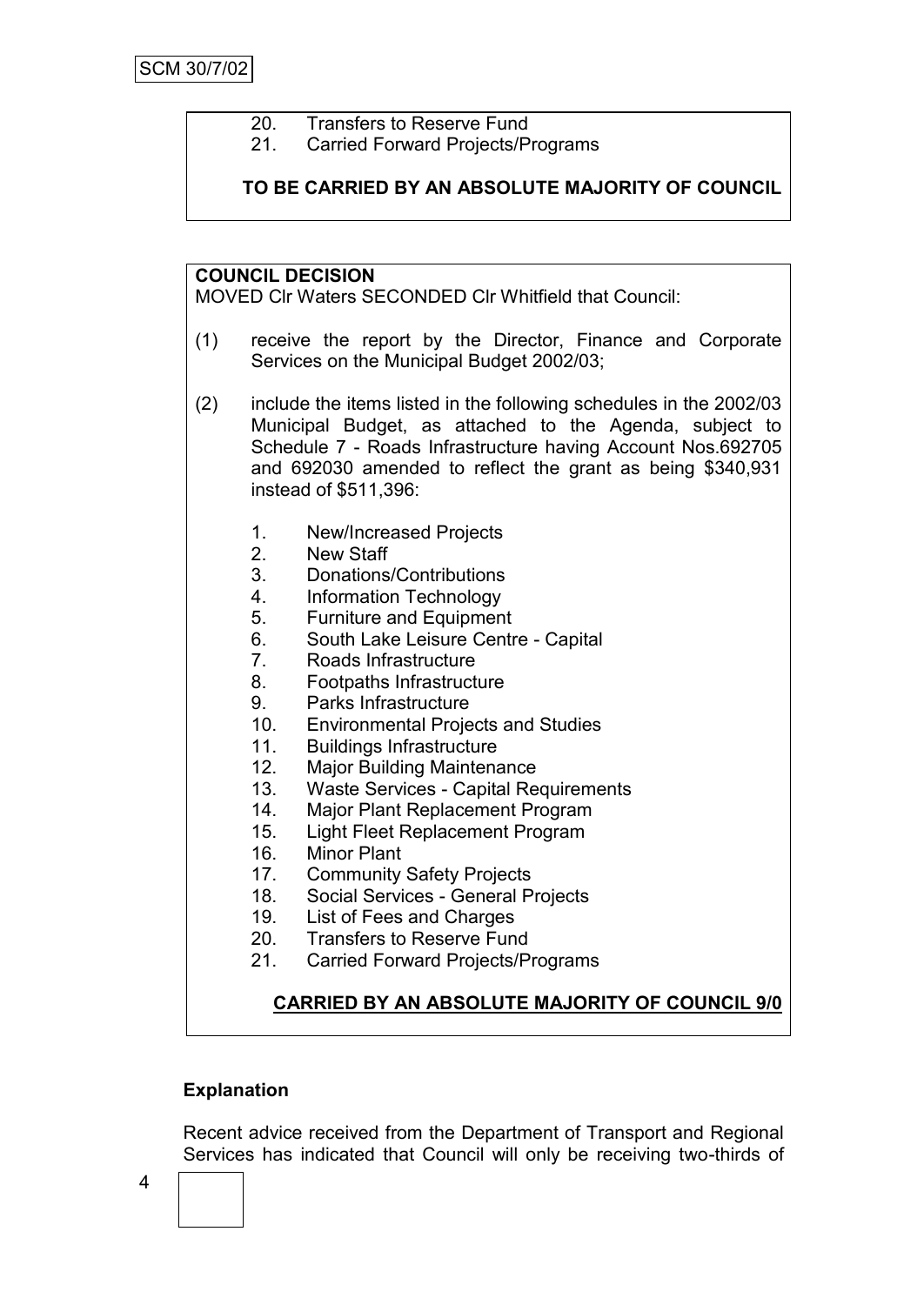the allocation to Roads to Recovery Grant funds. The balance will be made up in the 2004/05 financial year.

## **Background**

Council is required to adopt an annual budget by 31 August each financial year.

#### **Submission**

N/A

#### **Report**

A report by the Director, Finance and Corporate Services on the 2002/03 Municipal Budget is attached to the Agenda, together with schedules of items included in the proposed Budget. Items considered but not included in the proposed Budget are also attached to the report.

#### **Strategic Plan/Policy Implications**

The Budget provides funds for Council's activities in 2002/03.

#### **Budget/Financial Implications**

The above recommendations have been included in the proposed Budget for 2002/03.

## **Implications of Section 3.18(3) Local Government Act, 1995**

Nil.

#### **1664. (AG Item ) (SCM1\_7\_2002) - PLAYGROUND EQUIPMENT ON RESERVES - GLEN IRIS (5402) (ATC)**

## **COUNCIL DECISION**

MOVED Clr Tilbury SECONDED Mayor Lee that Council:

- (1) provide the sum of \$10,000 for the provision of playground equipment on various reserves within the Glen Iris area, the location of which to be determined in consultation with the Glen Iris Residents' Association; and
- (2) the funds for the project be drawn from the Community Facilities Reserve Fund.

# **MOTION LOST 7/2**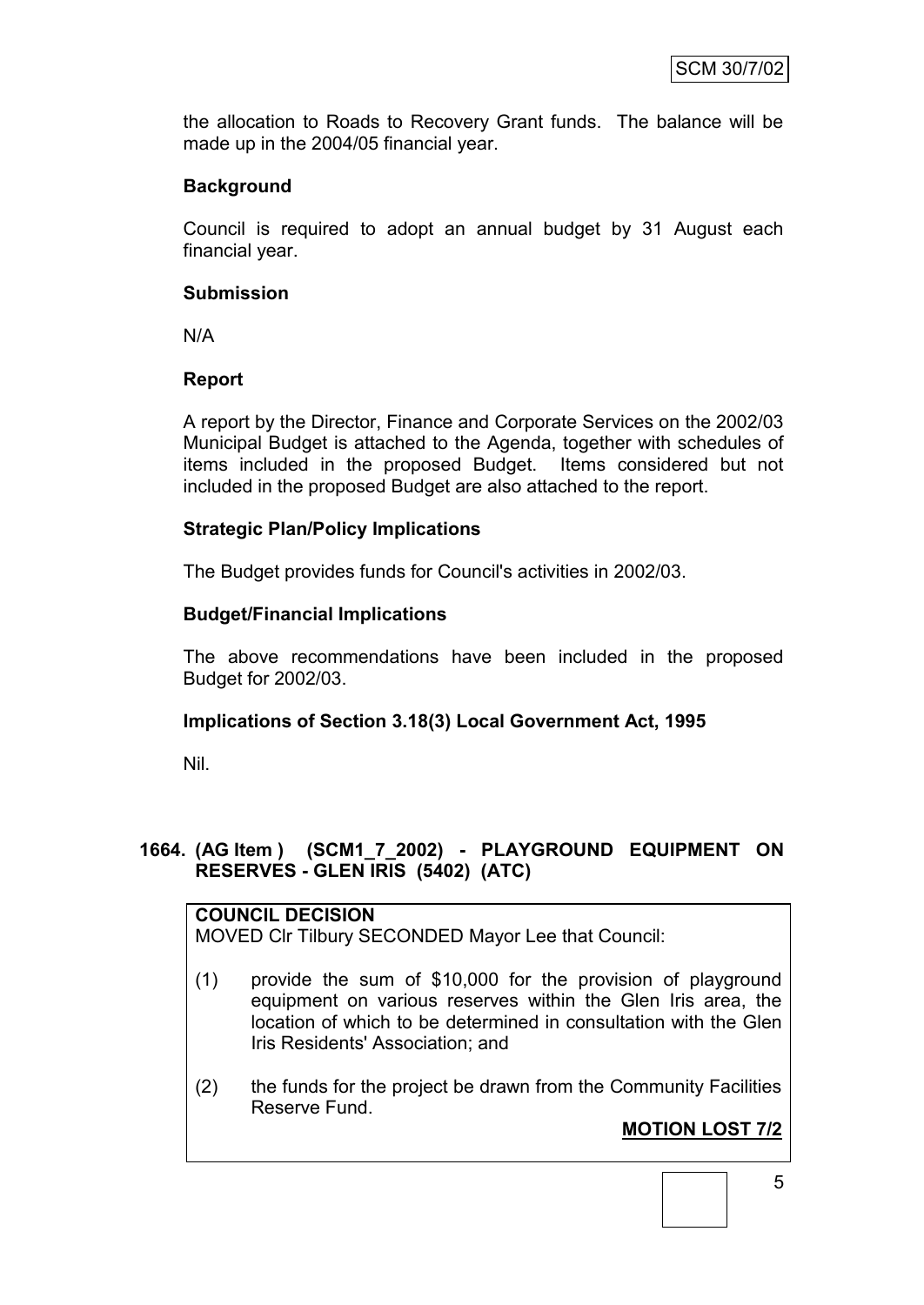#### **1665. (AG Item ) (SCM1\_7\_2002) - TOURISM DEVELOPMENT - FREMANTLE CHAMBER OF COMMERCE (5402) (ATC)**

#### **COUNCIL DECISION**

MOVED Deputy Mayor Graham SECONDED Clr Oliver that a report be presented to a future Council meeting providing details on the intended use of the budgeted funds of \$7,000 (A/c. No.720463) with such report to confirm contributions to be made from other sources including local governments and associations, prior to any contribution being committed.

**CARRIED 9/0**

## **1666. (AG Item ) (SCM1\_7\_2002) - BIBRA LAKE GOLFING FACILITY (5402) (ATC)**

**COUNCIL DECISION** MOVED Clr Humphreys SECONDED Clr Allen that the funds provided under A/c. No.575516 of \$18,000, subject to confirmed suitability be: (1) utilised for the development of a 'chip and putt' area on the northern end of the existing facility; (2) utilised for the removal of the wire mesh fence and replacement with bollards; and (3) used for the general rebailitation with tree planting and removal of the existing facility. **CARRIED 8/1**

## **1667. (AG Item ) (SCM1\_7\_2002) - PROVISION OF BANNER POLES - ROCKINGHAM ROAD (5402) (ATC)**

#### **COUNCIL DECISION**

MOVED Clr Allen SECONDED Clr Humphreys that a report be presented to a future Council meeting with regard to the provision of banner poles in Rockingham Road which will facilitate the erection of Christmas lights and decorations, prior to the expenditure as provided for in A/c. No.625800.

**CARRIED 9/0**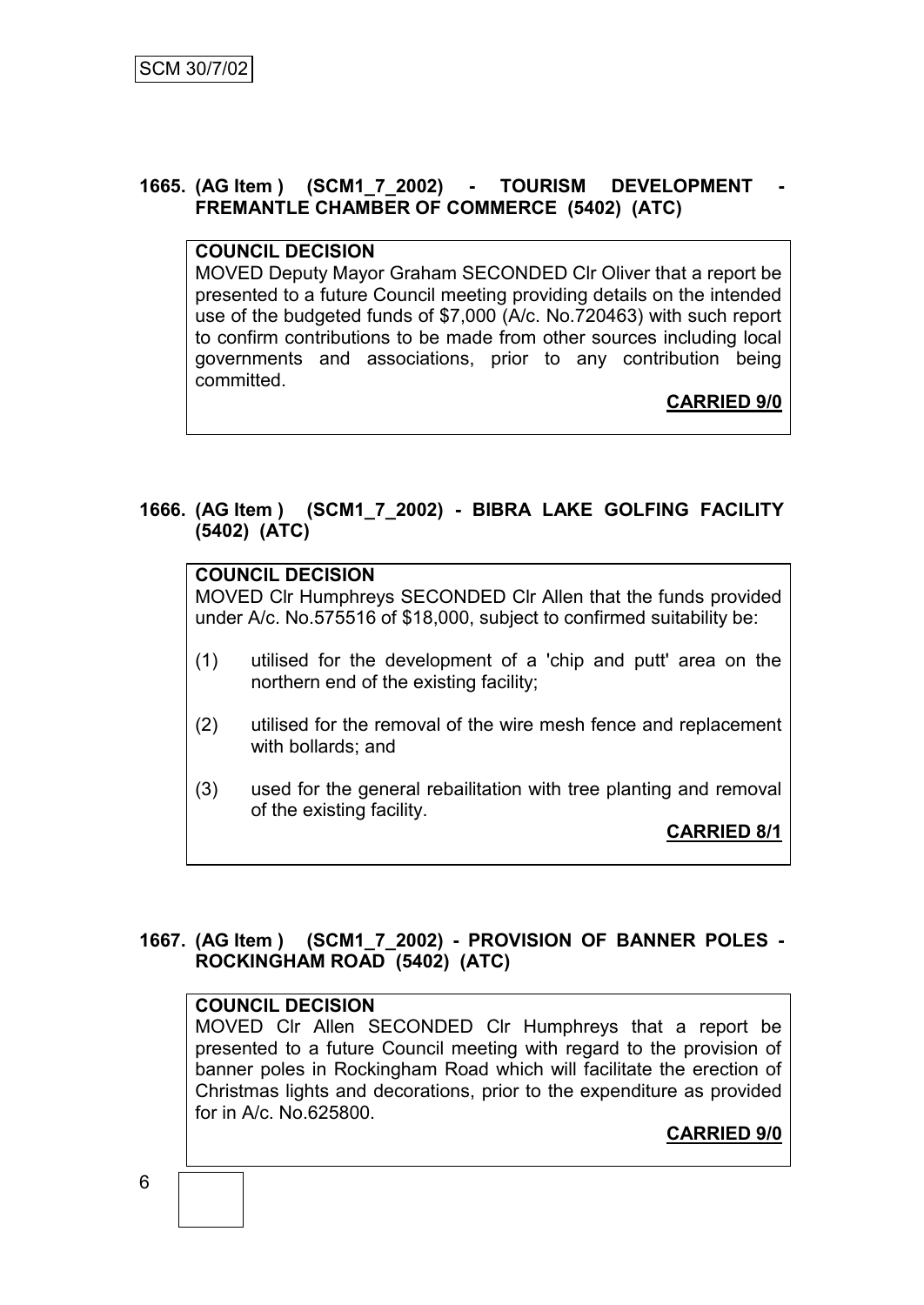## **Explanation**

Further analysis in regard to determining the location and number of poles, capacity to connect to power and other functional administrative processes to be applied in arranging suitable banners.

#### **1668. (AG Item 9.2) (SCM1\_7\_2002) - MUNICIPAL BUDGET 2002/03 - DIFFERENTIAL RATES (5402) (ATC)**

#### **RECOMMENDATION**

That Council adopt the following in its 2002/03 Municipal Budget:

(1) the rate in the dollar and minimum rate for Council's rate categories are:

| Category                            | <b>Minimum Rate</b> | Rate in \$ |
|-------------------------------------|---------------------|------------|
| <b>Residential Improved</b>         | 425.00              | 6.0525     |
| Commercial/Industrial Improved      | 634.00              | 6.0525     |
| Residential/Vacant                  | 425.00              | 10.4841    |
| <b>Commercial/Industrial Vacant</b> | 634.00              | 10.4841    |
| <b>UFL Residential Improved</b>     | 425.00              | 5.4473     |
| <b>UFL Residential Vacant</b>       | 425.00              | 9.4357     |
| Rural/Resource                      | 425.00              | 0.4046     |
| <b>UFL Rural</b>                    | 425.00              | 0.3642     |

(2) the charges for rubbish services be as follows:

- 1. The Rubbish Collection Charge be levied at \$161.00 per assessed collection service for a weekly domestic rubbish collection, with a mobile bin levy of \$27.00 applying to ratepayers who received their bin after 1 July 1998.
- 2. The Rubbish Collection Charge be levied for non-rateable properties at an annual rate of \$274.00 per assessed service for a weekly collection.
- 3. The Commercial, Industrial and Residential premises be charged \$161.00 per assessed service for a bulk service weekly collection, with a bulk bin levy of \$27.00 for all bins delivered after 1 July 1998.
- 4. The new rubbish services commencing during the year 2002/03 be levied a mobile bin service charge of \$27.00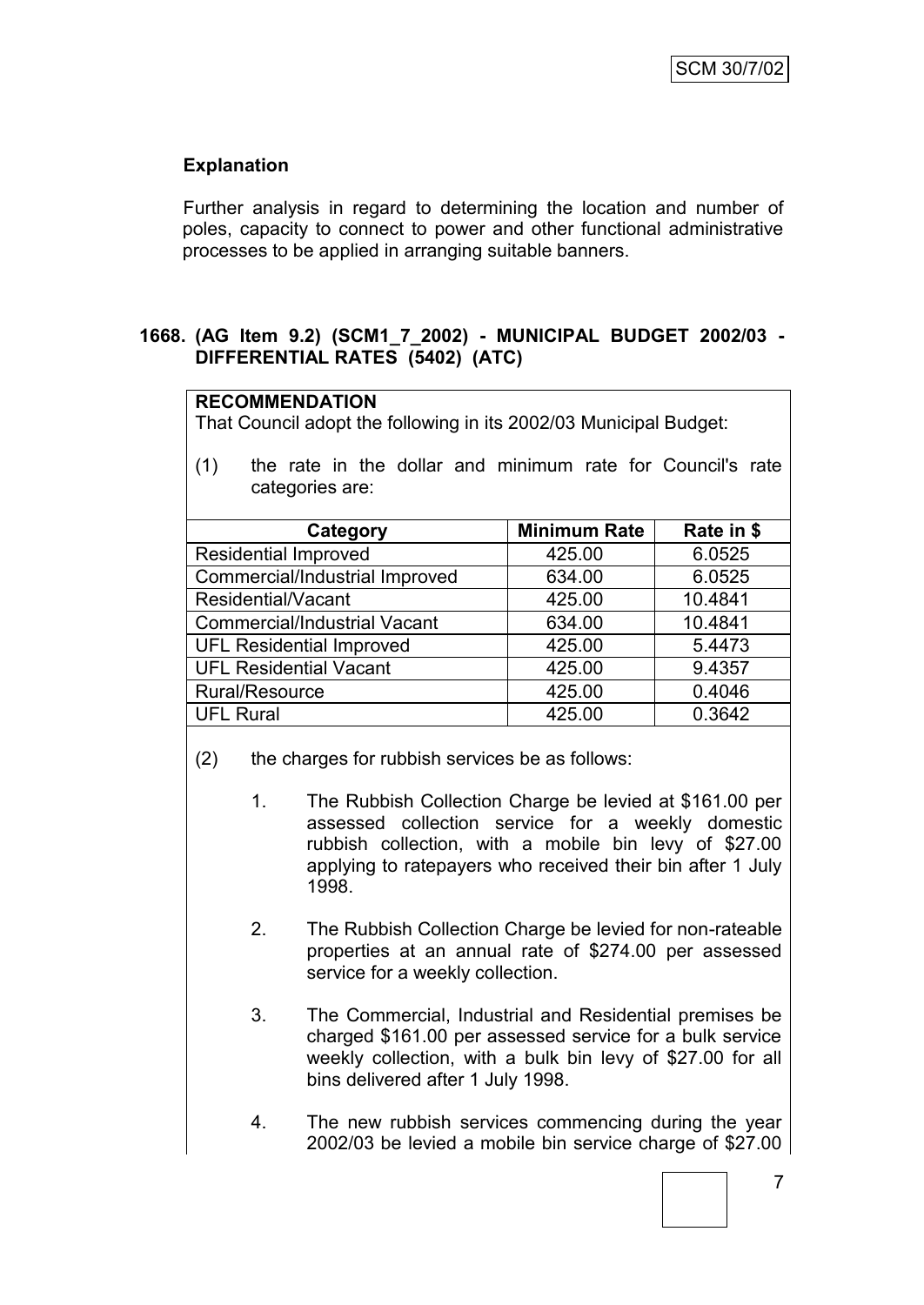and a pro-rata charge based on \$161.00 p.a.

- (3) a discount of 5% be allowed on current rates provided that all rates and charges due are paid within thirty-five(35) days of the date of issue of the rate notice;
- (4) offer payment options for Rates and Service Charges of:
	- 1. Pay in full and receive discount (on current rates only).
	- 2. Pay in two instalments.
	- 3. Pay in four instalments.

Provided that in all cases the first payment must be received within thirty-five(35) days of the issue date of the Rate Notice;

- (5) sets the following payment dates for instalment options:
	- 1. Two instalments
		- First payment due 17 September 2002
		- Second payment due 21 January 2003
	- 2. Four instalments
		- First payment due 17 September 2002
		- Second payment due 19 November 2002
		- Third payment due 21 January 2003
		- Fourth payment due 25 March 2003
- (6) charge an administration fee of \$5.00 for the second and subsequent instalments;
- (7) the interest rate on instalment payments be 5.5% per annum and the late payment interest rate be 11% per annum;
- (8) once-off extensions up to sixty(60) days be charged instalment interest from the due date but no administration fee; and
- (9) the Rates Incentive Scheme prizes apply for full payment within thirty-five(35) days of the date of issue of the rate notice.

# **TO BE CARRIED BY ABSOLUTE MAJORITY OF COUNCIL**

## **COUNCIL DECISION**

MOVED Clr Waters SECONDED Clr Oliver that Council adopt the following in its 2002/03 Municipal Budget: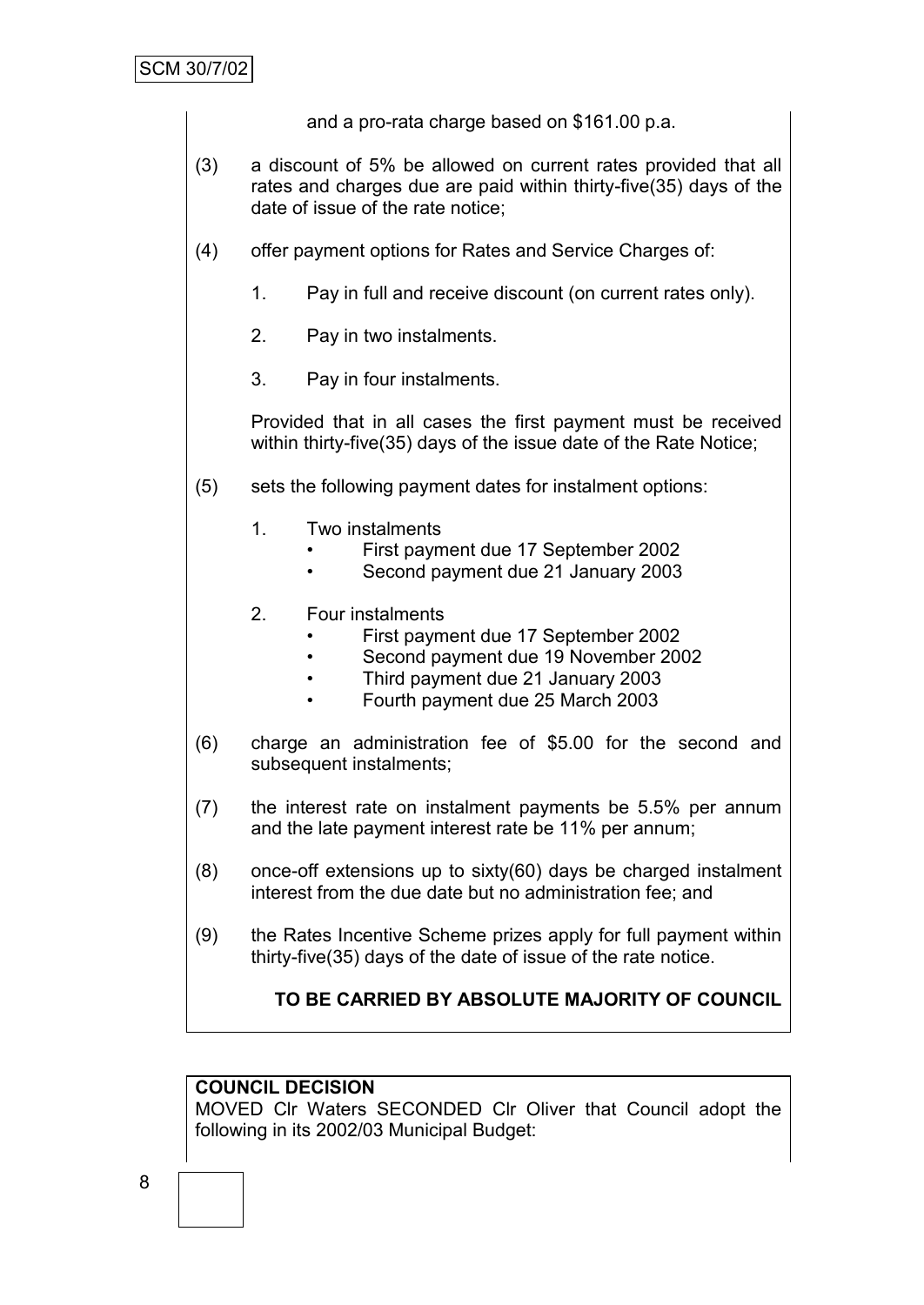| calegories are.                     |                     |            |  |  |  |
|-------------------------------------|---------------------|------------|--|--|--|
| Category                            | <b>Minimum Rate</b> | Rate in \$ |  |  |  |
| <b>Residential Improved</b>         | 425.00              | 6.0525     |  |  |  |
| Commercial/Industrial Improved      | 634.00              | 6.0525     |  |  |  |
| Residential/Vacant                  | 425.00              | 10.4841    |  |  |  |
| <b>Commercial/Industrial Vacant</b> | 634.00              | 10.4841    |  |  |  |
| <b>UFL Residential Improved</b>     | 425.00              | 5.4473     |  |  |  |
| <b>UFL Residential Vacant</b>       | 425.00              | 9.4357     |  |  |  |
| Rural/Resource                      | 425.00              | 0.4046     |  |  |  |
| <b>UFL Rural</b>                    | 425.00              | 0.3642     |  |  |  |
|                                     |                     |            |  |  |  |

(1) the rate in the dollar and minimum rate for Council's rate categories are:

- (2) the charges for rubbish services be as follows:
	- 1. The Rubbish Collection Charge be levied at \$161.00 per assessed collection service for a weekly domestic rubbish collection, with a mobile bin levy of \$27.00 applying to ratepayers who received their bin after 1 July 1998.
	- 2. The Rubbish Collection Charge be levied for non-rateable properties at an annual rate of \$274.00 per assessed service for a weekly collection.
	- 3. The Commercial, Industrial and Residential premises be charged \$161.00 per assessed service for a bulk service weekly collection, with a bulk bin levy of \$27.00 for all bins delivered after 1 July 1998.
	- 4. The new rubbish services commencing during the year 2002/03 be levied a mobile bin service charge of \$27.00 and a pro-rata charge based on \$161.00 p.a.
- (3) a discount of 5% be allowed on current rates provided that all rates and charges due are paid within thirty-five(35) days of the date of issue of the rate notice;
- (4) offer payment options for Rates and Service Charges of:
	- 1. Pay in full and receive discount (on current rates only).
	- 2. Pay in two instalments.
	- 3. Pay in four instalments.

Provided that in all cases the first payment must be received within thirty-five(35) days of the issue date of the Rate Notice;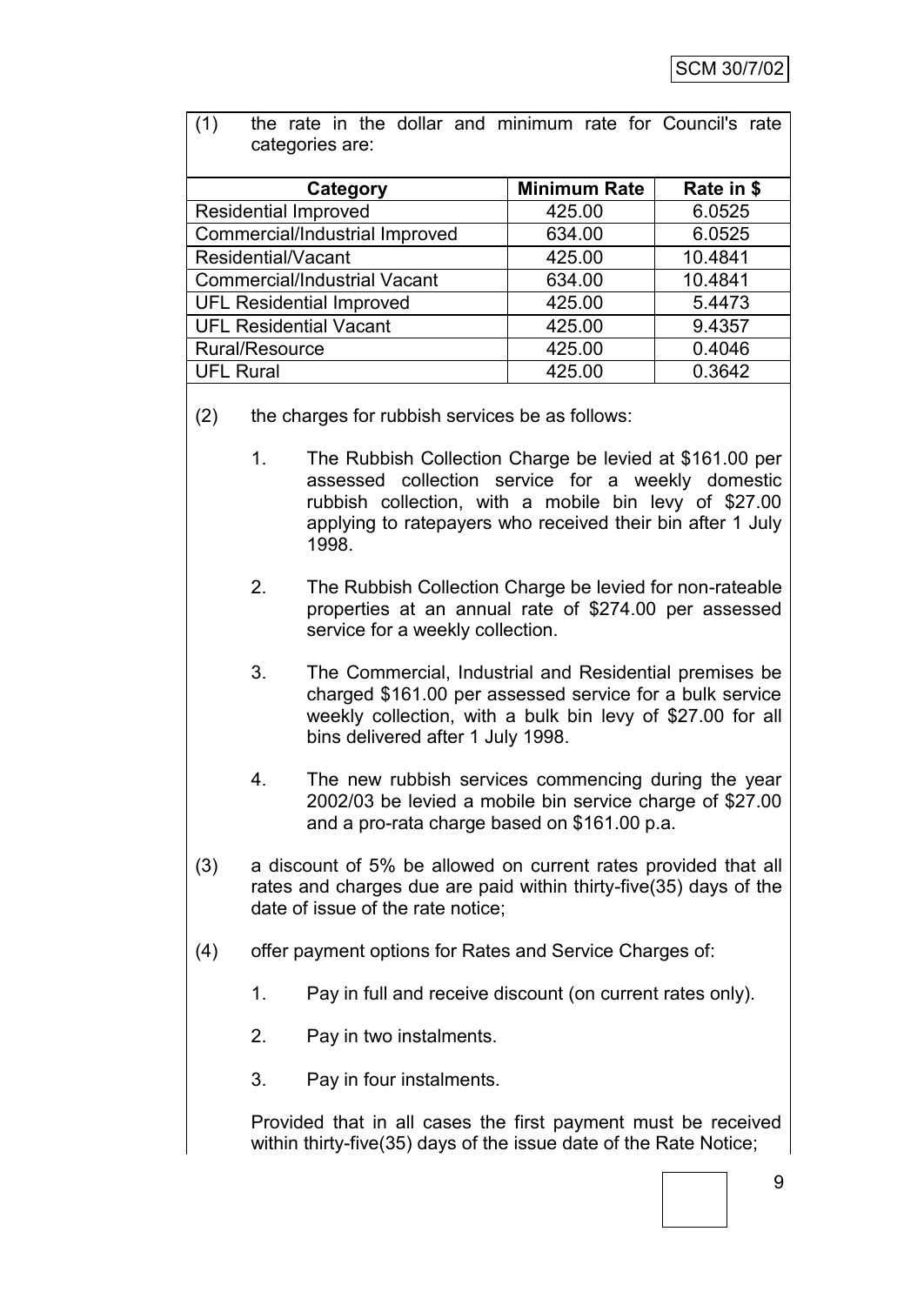- (5) sets the following payment dates for instalment options:
	- 1. Two instalments
		- First payment due 17 September 2002
		- Second payment due 21 January 2003
	- 2. Four instalments
		- First payment due 17 September 2002
		- Second payment due 19 November 2002
		- Third payment due 21 January 2003
		- Fourth payment due 25 March 2003
- (6) charge an administration fee of \$5.00 for the second and subsequent instalments;
- (7) the interest rate on instalment payments be 5.5% per annum and the late payment interest rate be 11% per annum;
- (8) once-off extensions up to sixty(60) days be charged instalment interest from the due date but no administration fee; and
- (9) the Rates Incentive Scheme prizes apply for full payment within thirty-five(35) days of the date of issue of the rate notice.
- (10) impose a Service Charge of \$60.00 under Section 6.38(1) of the Local Government Act 1995 on each property owner in the Beeliar - Panorama Gardens district to meet the cost of providing Security Patrols in that district. **CARRIED BY ABSOLUTE MAJORITY OF COUNCIL 9/0**

## **Explanation**

Clause (10) was required to authorise the Service Charge for Security Patrols in the Beeliar - Panorama Gardens district as previously agreed by Council

## **Background**

Council is required to adopt an annual Budget by 31 August each year.

#### **Submission**

N/A

## **Report**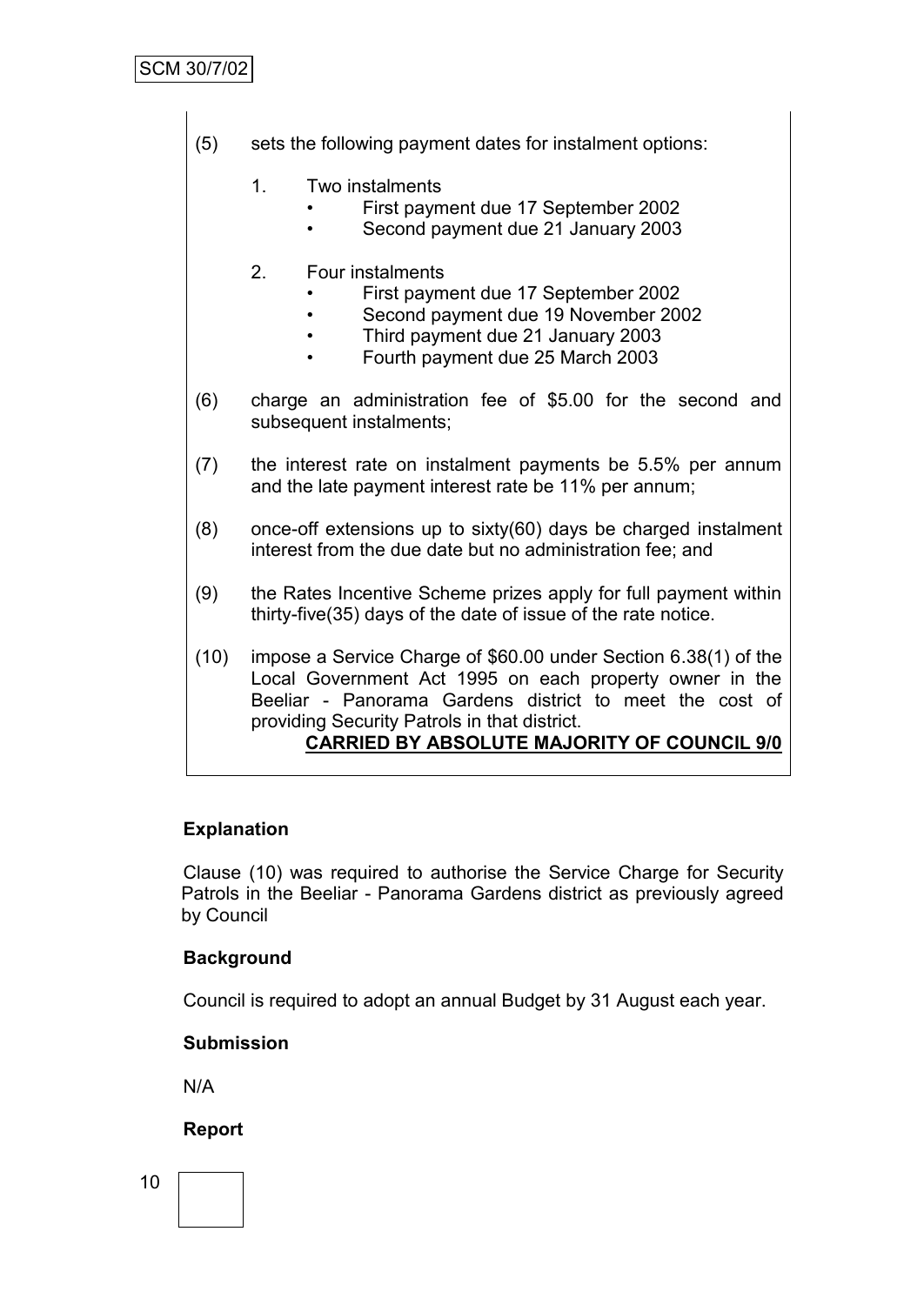The recommendations shown above relate to the rate in the dollar to be charged, rubbish service charges, discount, payment options and penalty interest rates in the proposed Budget for 2002/03.

#### **Strategic Plan/Policy Implications**

The Budget provides funds for Council's activities in 2002/03.

#### **Budget/Financial Implications**

The above recommendations are included in the proposed Budget for 2002/03.

#### **Implications of Section 3.18(3) Local Government Act, 1995**

Nil.

## **1669. (AG Item 9.3) (SCM1\_7\_2002) - ADOPTION OF MUNICIPAL BUDGET 2002/03 (5402) (ATC) (ATTACH)**

#### **RECOMMENDATION**

That Council adopt the Municipal budget for 2002/03 as attached to the Agenda.

## **TO BE CARRIED BY AN ABSOLUTE MAJORITY OF COUNCIL**

## **COUNCIL DECISION**

MOVED Clr Humphreys SECONDED Clr Whitfield that Council adopt the Municipal Budget for 2002/03, as attached to the Agenda and as amended at this meeting.

#### **CARRIED BY AN ABSOLUTE MAJORITY OF COUNCIL 9/0**

#### **Background**

Council is required to adopt an annual Budget by 31 August each year.

#### **Submission**

N/A

**Report**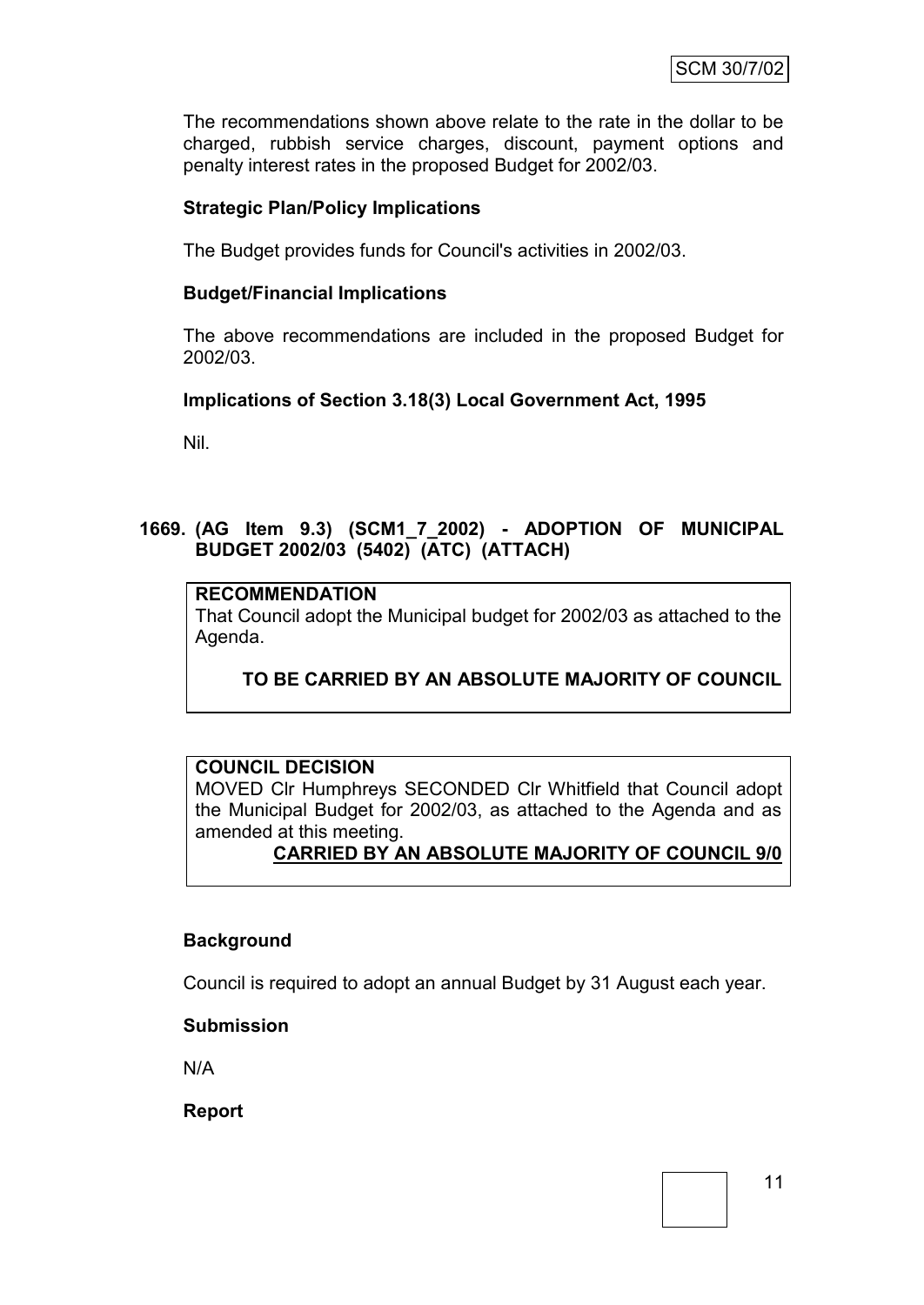The Municipal Budget, in the required AAS27 format, is attached to the Agenda.

## **Strategic Plan/Policy Implications**

The Budget provides funds for Council's activities in 2002/03.

#### **Budget/Financial Implications**

The above recommendation adopts the Budget for 2002/03.

## **Implications of Section 3.18(3) Local Government Act, 1995**

Nil.

#### **1670. (AG Item 10.1) (SCM1\_7\_2002) - RESOLUTION OF COMPLIANCE (Section 3.18(3), Local Government Act 1995)**

#### **RECOMMENDATION**

Council is satisfied that resolutions carried at this Meeting and applicable to items concerning Council provided services and facilities, are:-

- (a) integrated and co-ordinated, so far as practicable, with any provided by the Commonwealth, the State or any public body;
- (b) not duplicated, to an extent Council considers inappropriate, services or facilities as provided by the Commonwealth, the State or any other body or person, whether public or private; and
- (c) managed efficiently and effectively.

**COUNCIL DECISION** MOVED Clr Waters SECONDED Clr Edwards that the recommendation be adopted. **CARRIED 9/0**

Mayor Lee thanked Mr Crothers - Director, Finance and Corporate Services and his staff for doing an excellent job in the preparation of the Budget papers. He congratulated Mr Crothers on his professionalism and also thanked the Directors and other staff involved in the process.